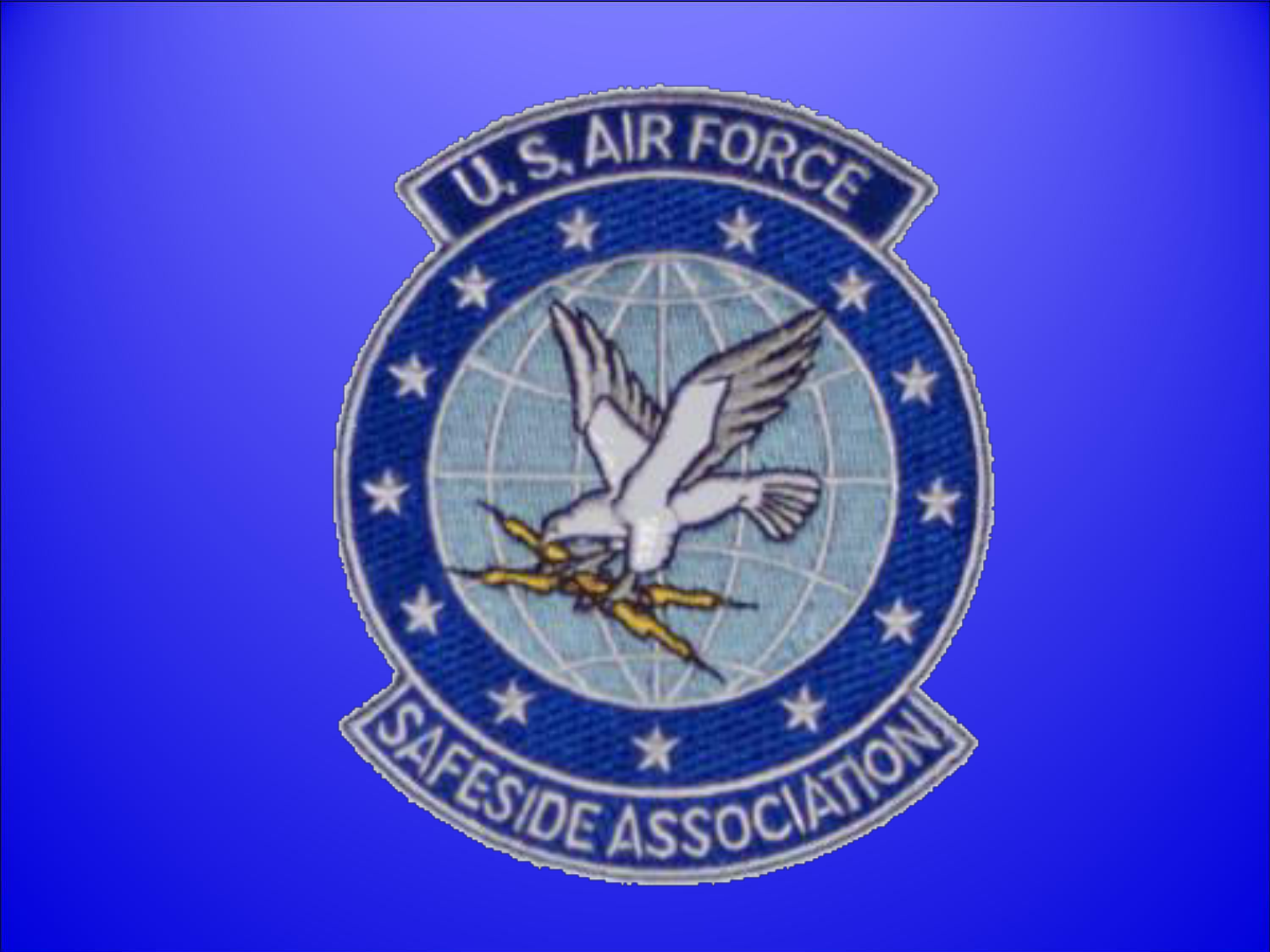# A Gathering of Warriors Comprised Of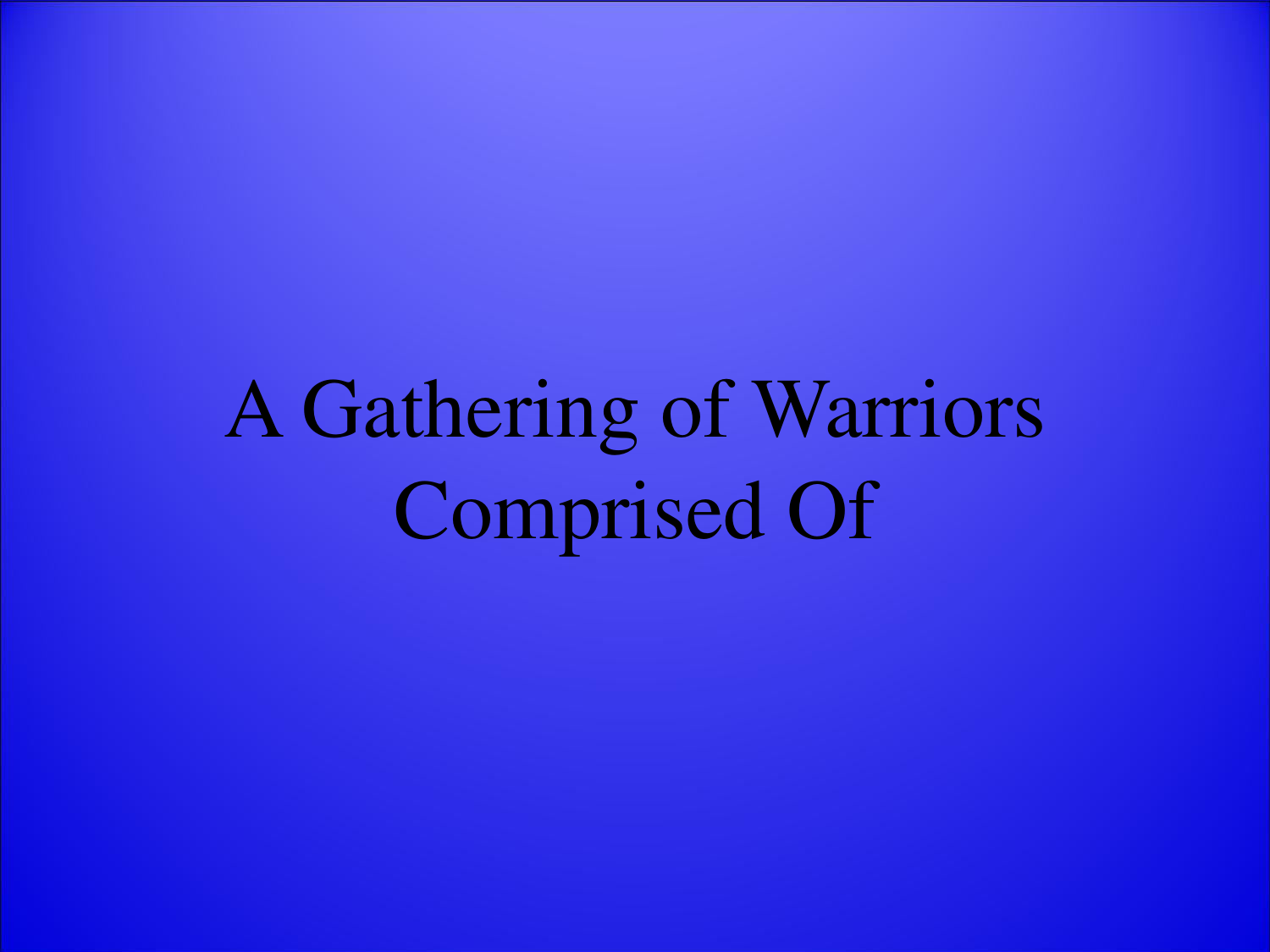st SPS (T) nd CSPW st CSPS nd CSPS rd CSPS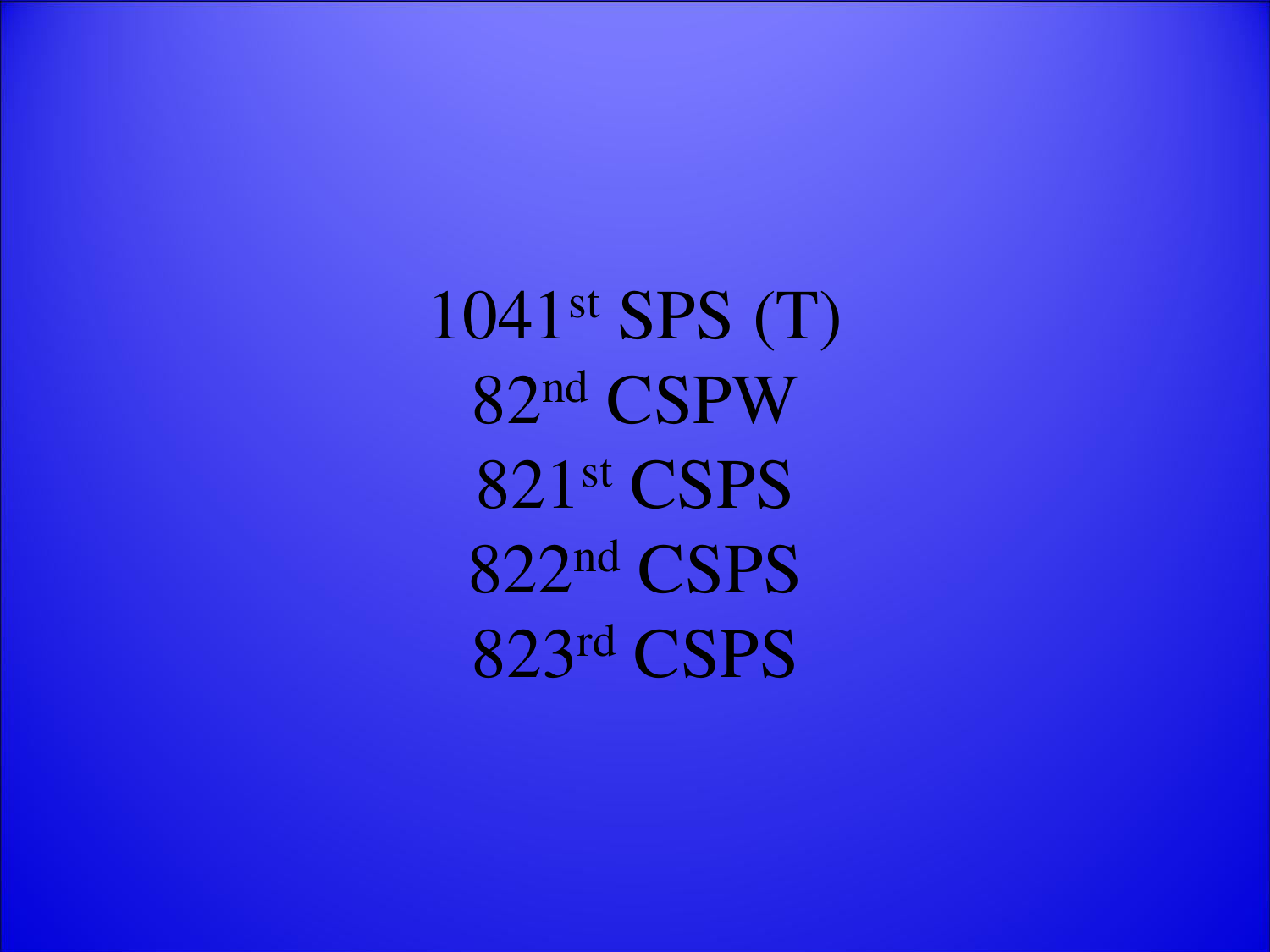# and The New Breed of Safesiders

th SFG nd SFS rd SFS th SFS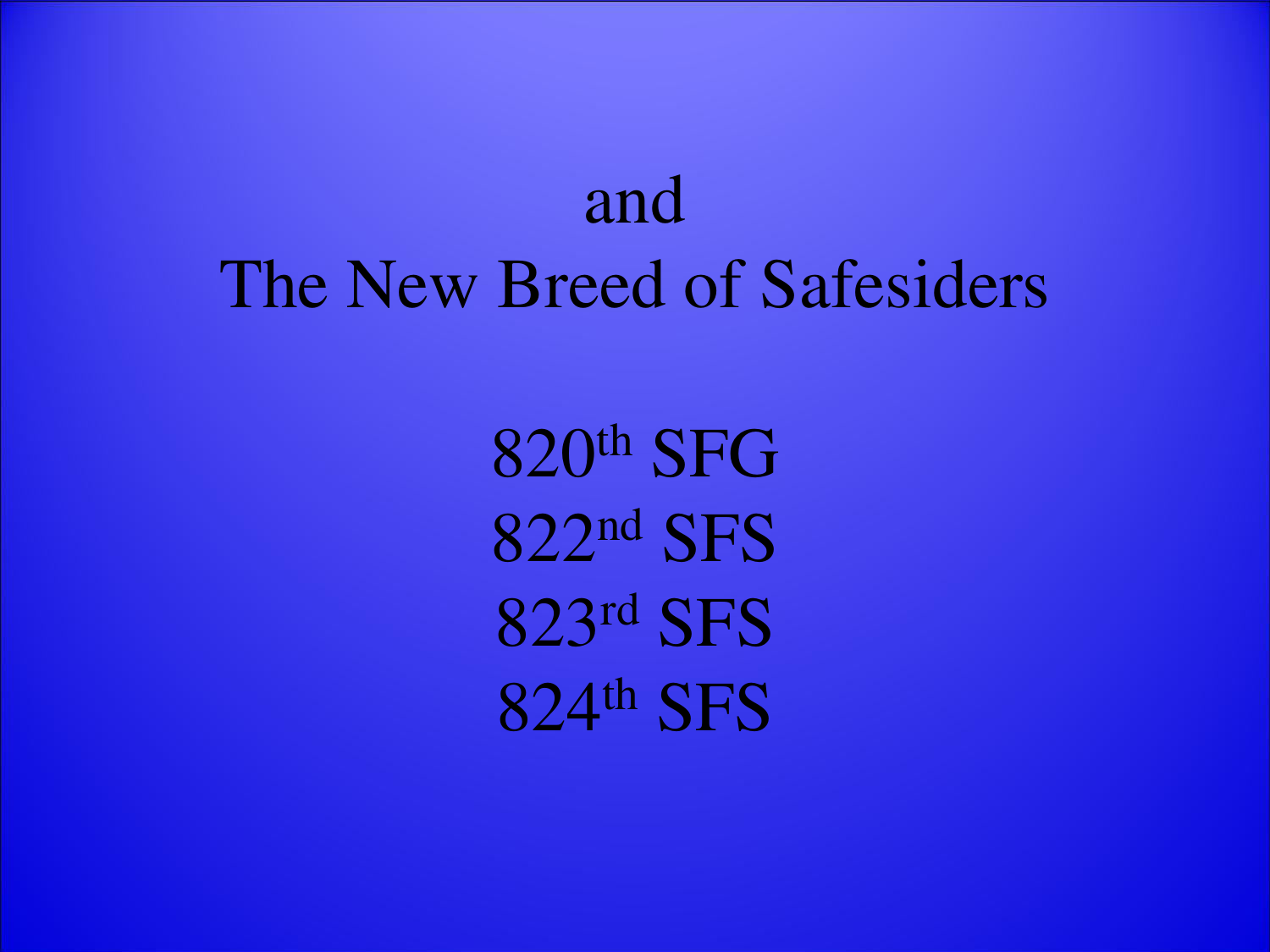# FOUNDERS

TSgt Carey Stark CMSgt George Maurer TSgt John Roach TSgt James Dorrance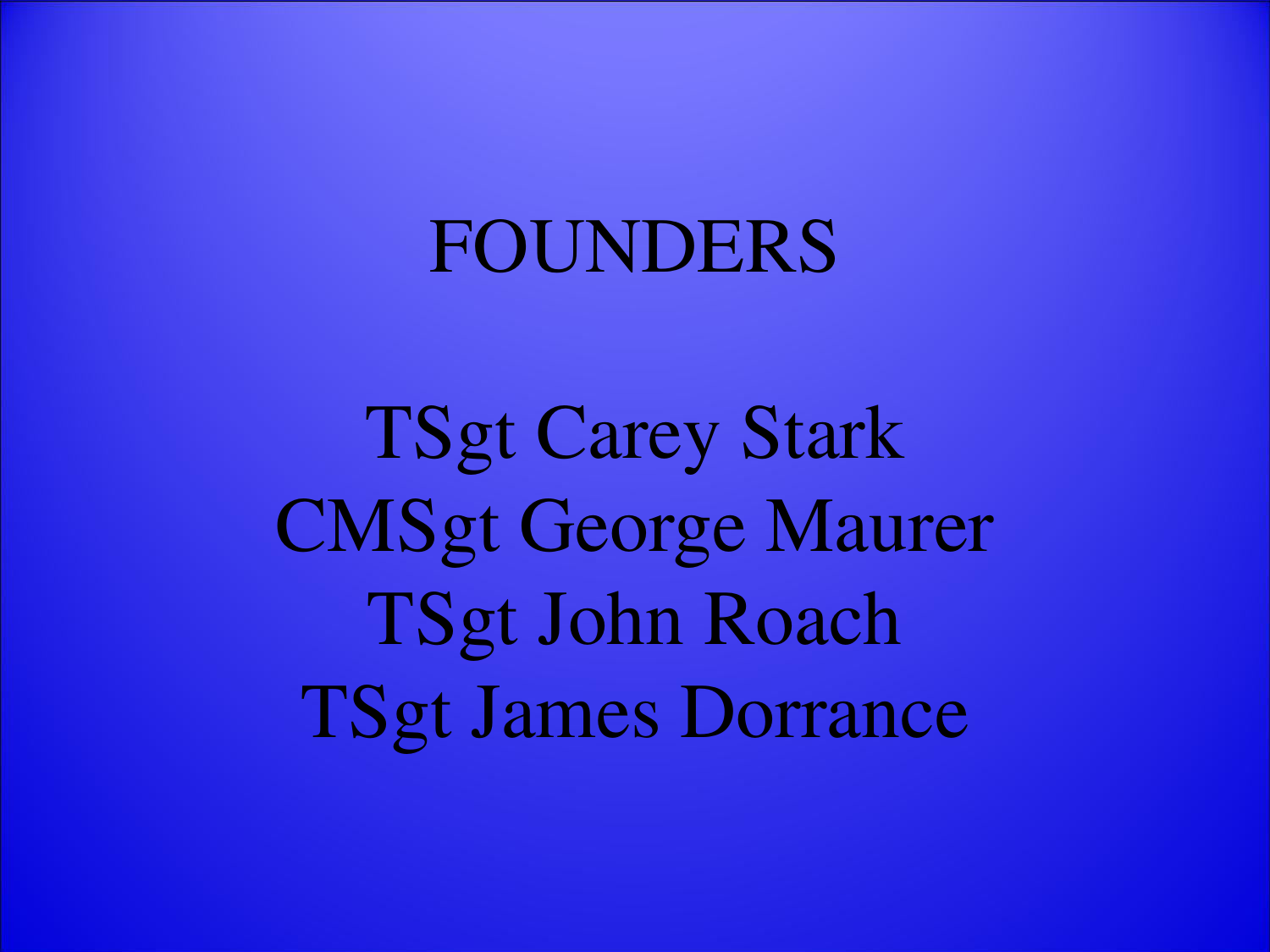Safeside Association was organized for the exclusive purpose of carrying out programs to perpetuate the memory of deceased veterans and members of the 82nd Combat Security Police Wing,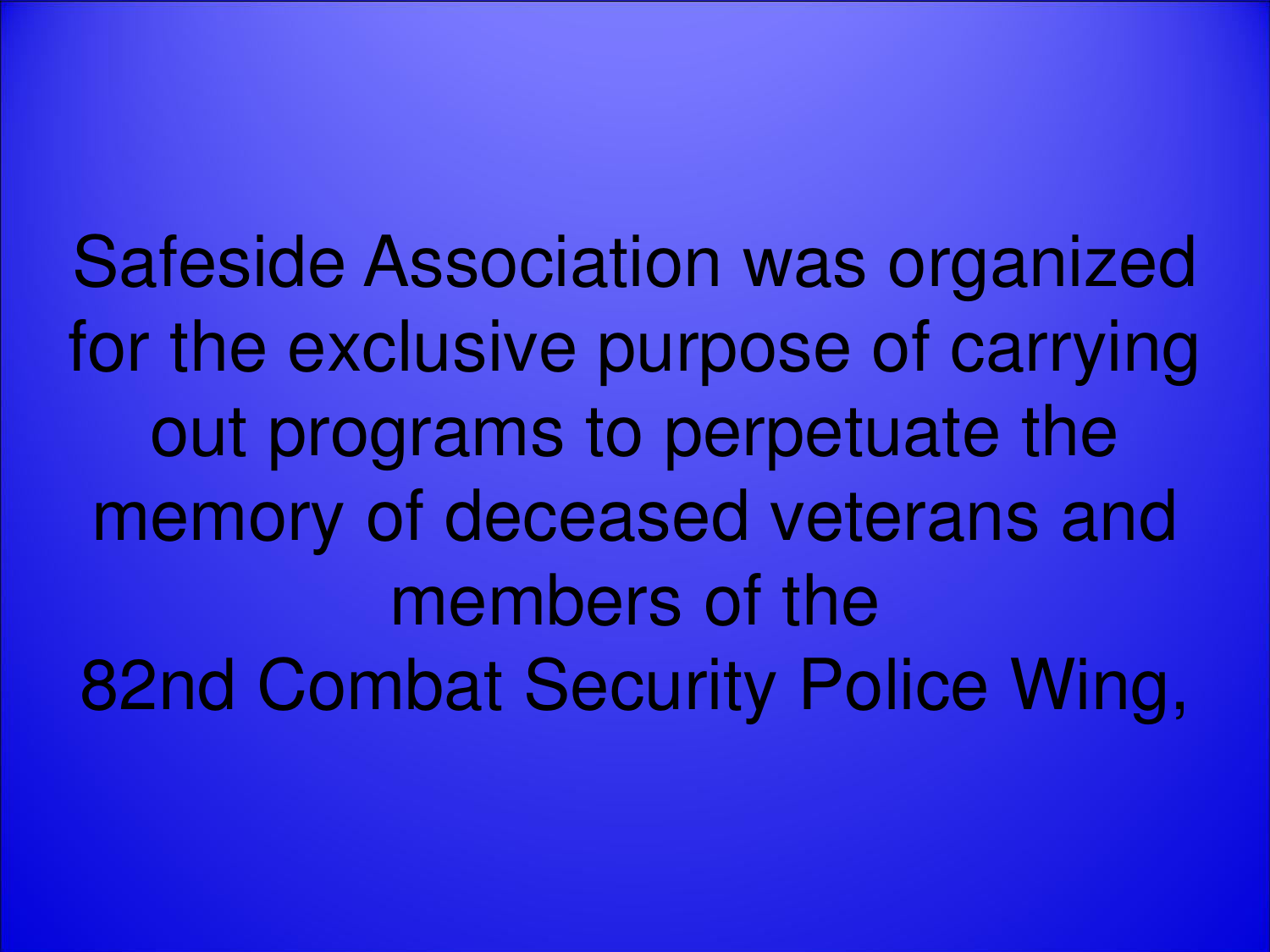To comfort their survivors, to sponsor or participate in activities of a patriotic nature and to provide social and recreational activities for its members.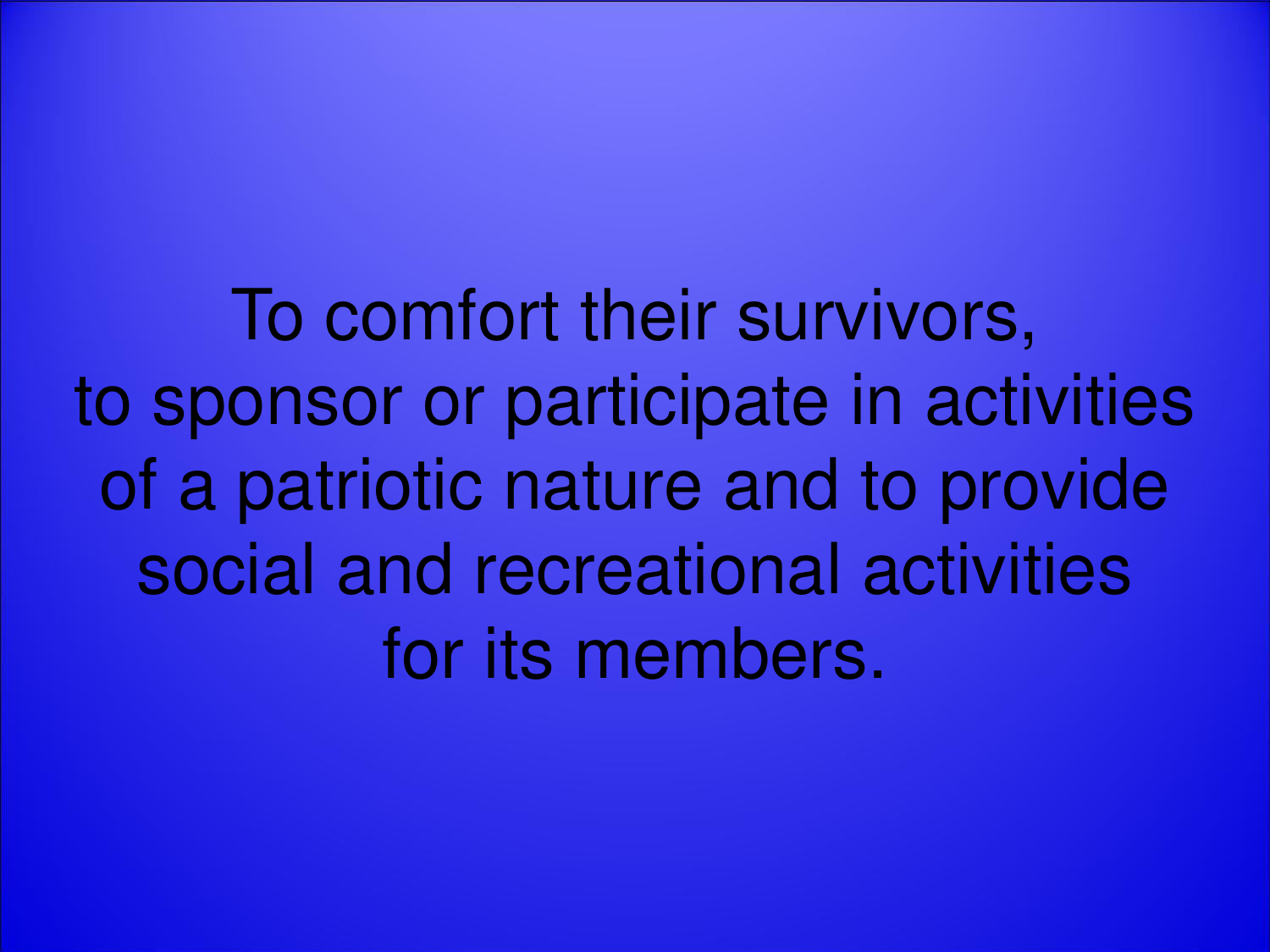# **OFFICERS**

President: CMSgt Jerry Nelson Vice President: SMSgt Pete Villarreal Secretary: TSgt Sherrie Conkright Treasurer: Sgt Roger Nelson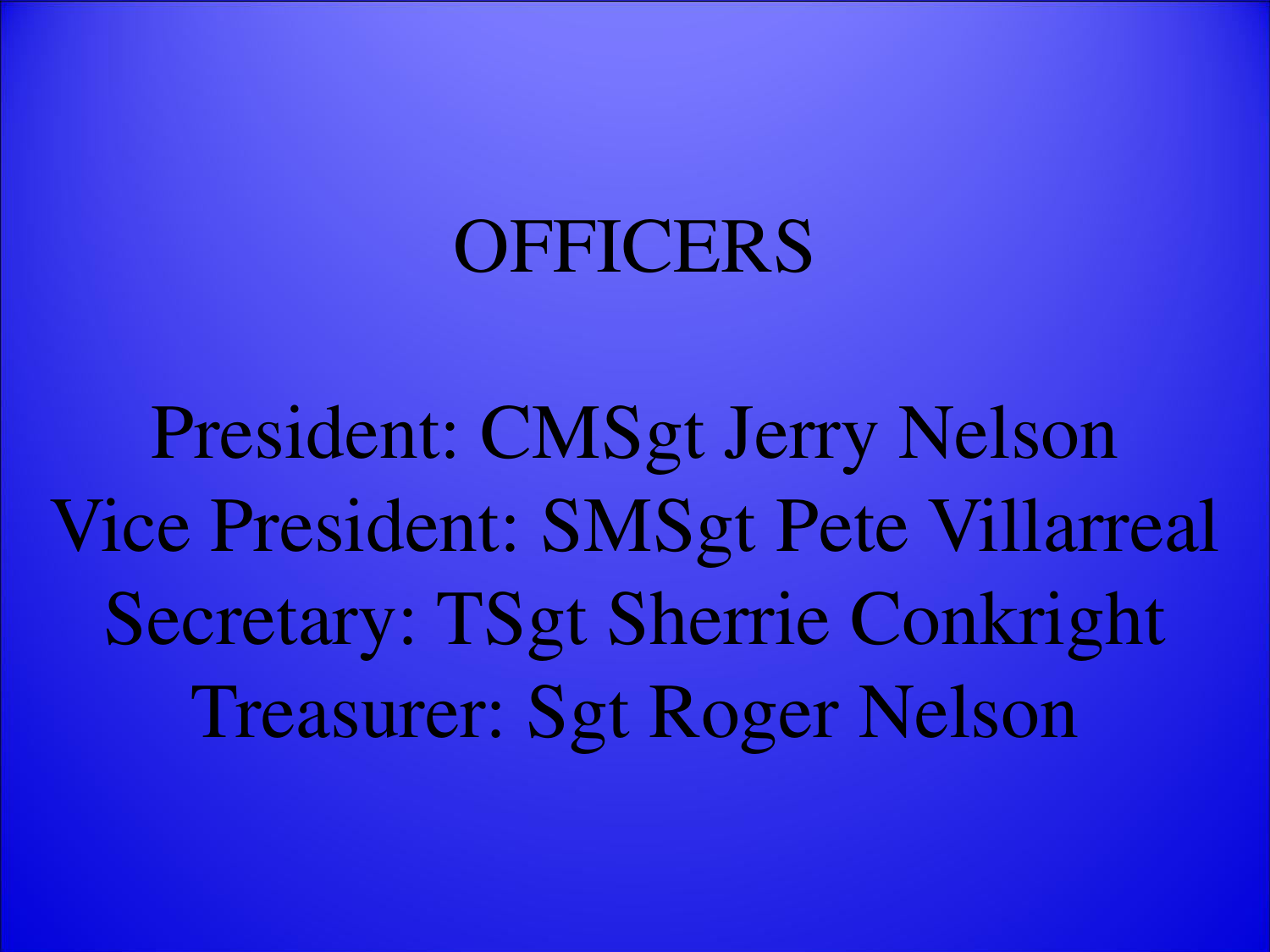BOARD of DIRECTORS 1041st: SSgt Charles E. Huber 821<sup>st:</sup> SSgt David Pierson 822<sup>nd:</sup> Sgt J.B. McGuire 822nd: MSgt Bill McGraw 823rd: Sgt Victor Candelaria 820th SFG: SMSgt Bobby Lefever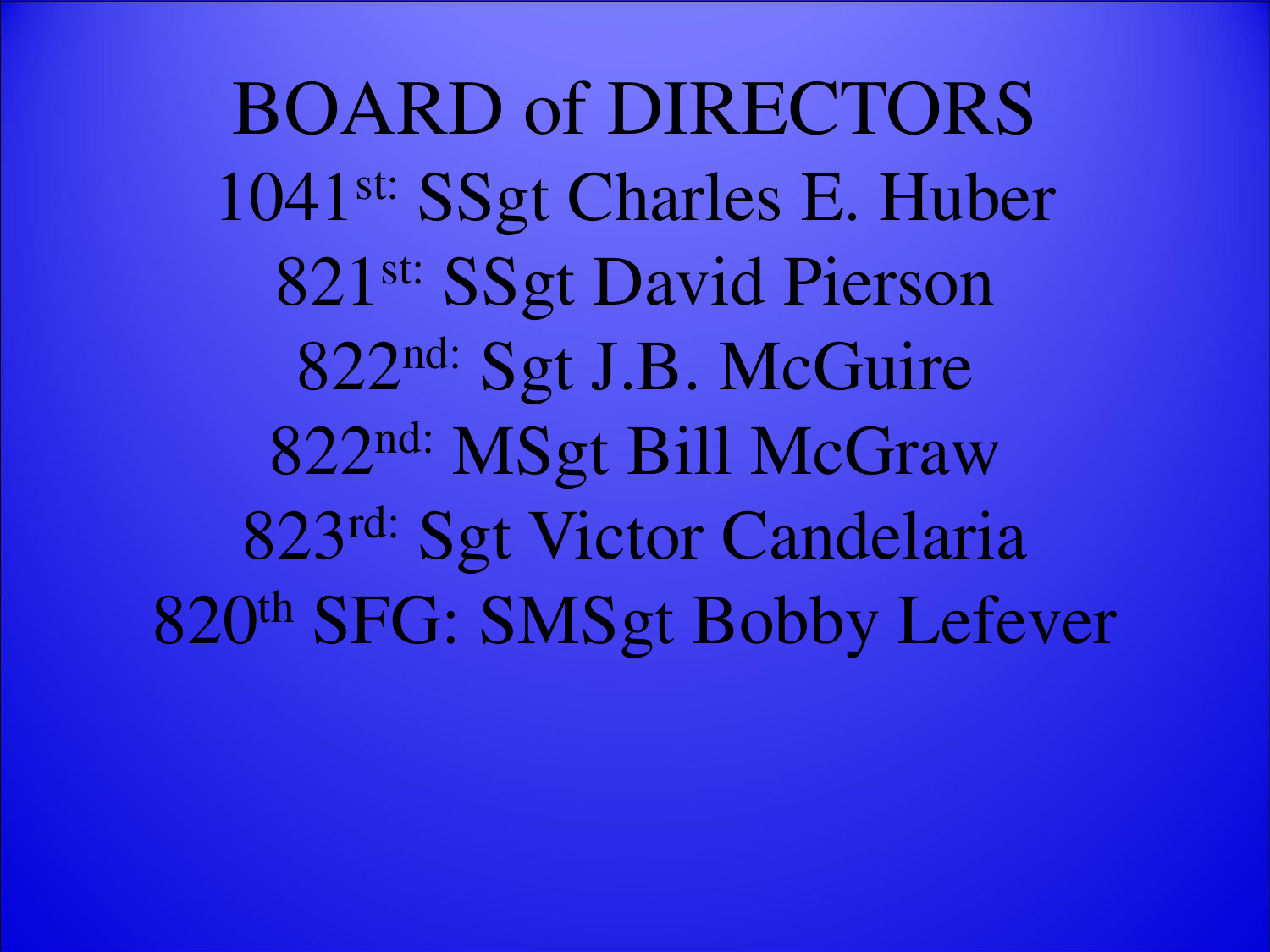NEWSLETTER EDITOR Sgt Larry Ernsting MEMBERSHIP CHAIRMAN SSgt Rick Adams

> KENNEL MASTER Sgt Michael Clunis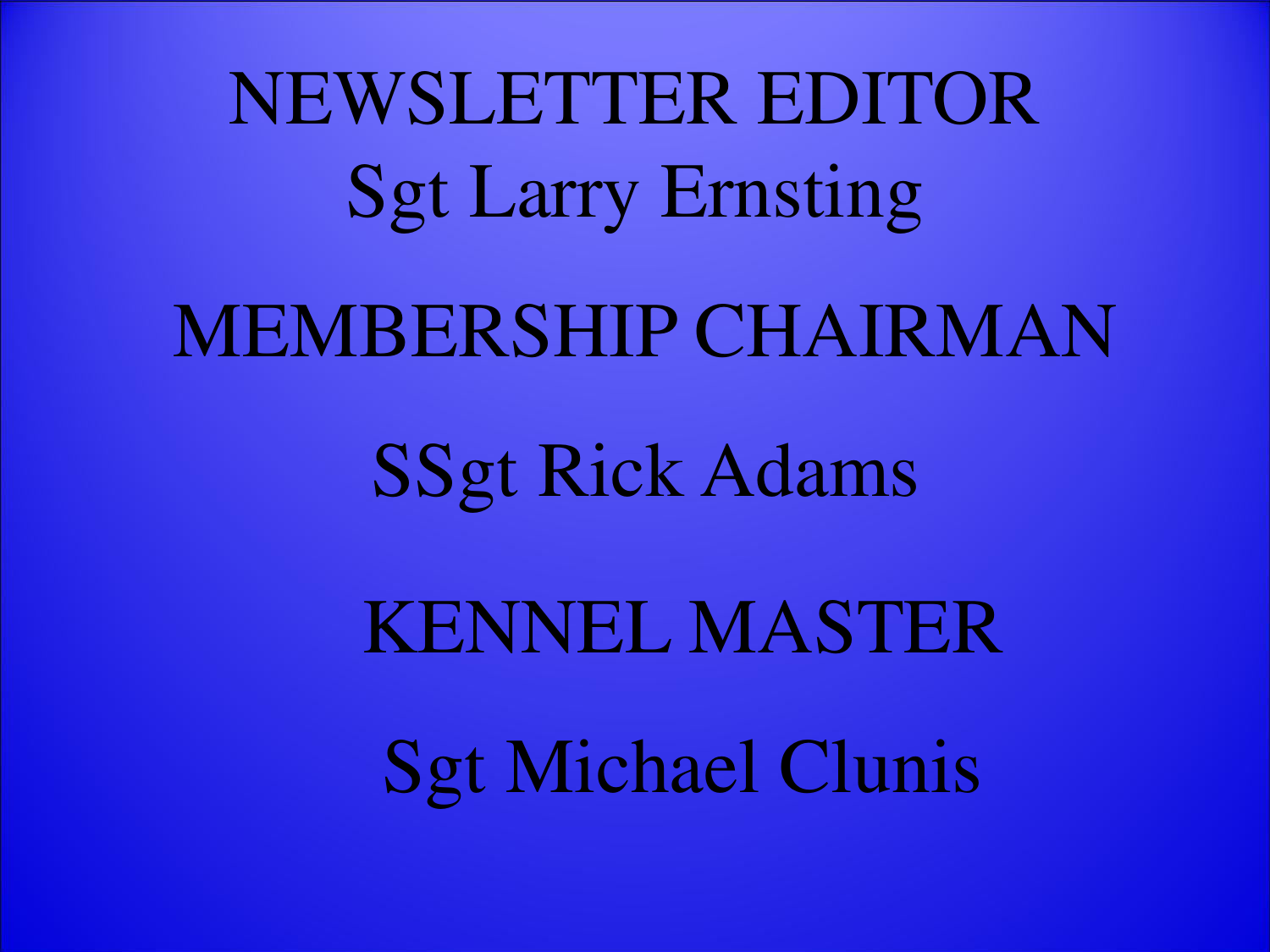WEBMASTERS Gary Jones Dale Stone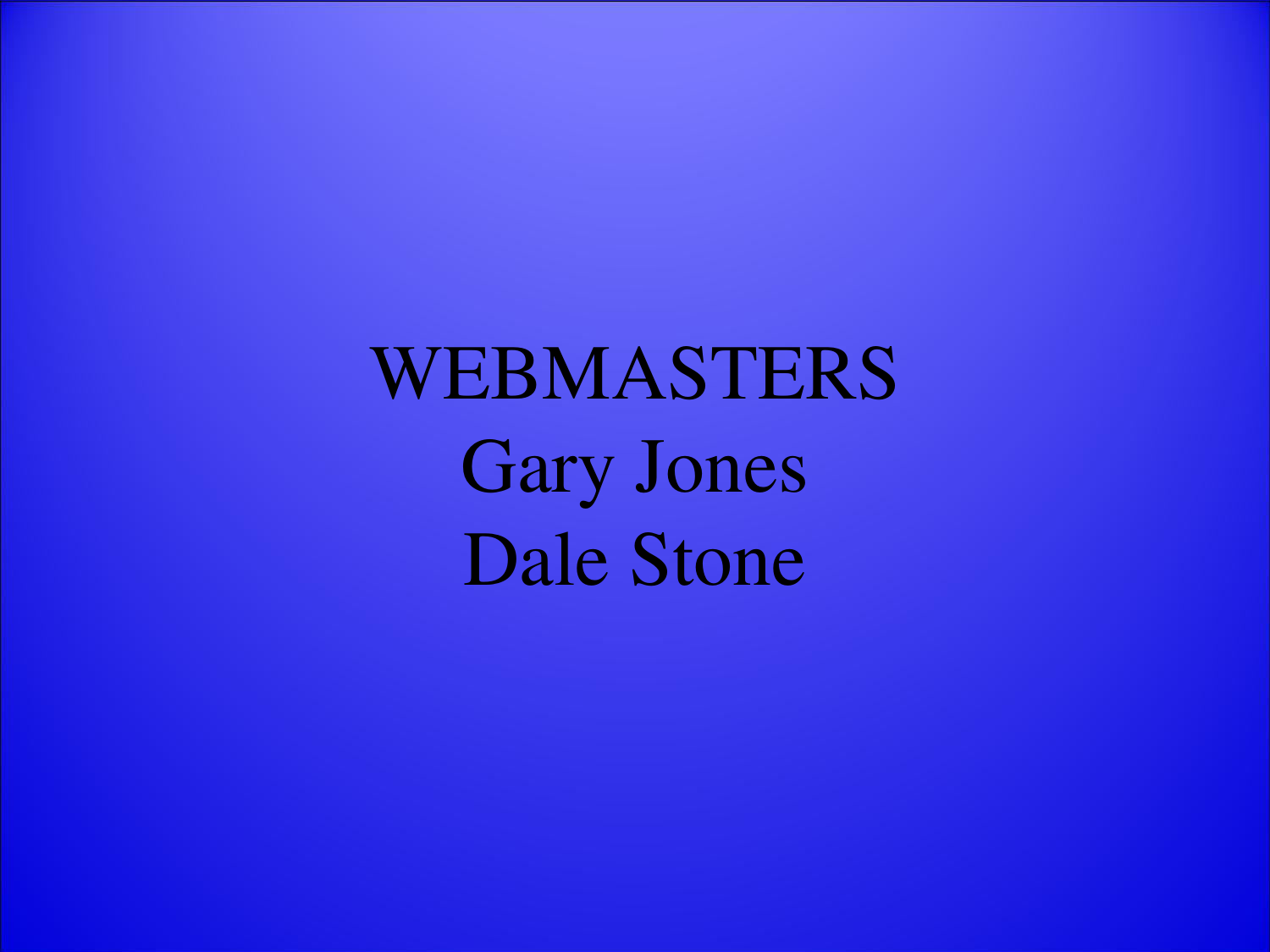# DUES

\$15.00 per year payable January each year. Life time memberships are based on your age using the following table 41 to 50 \$180.00 51 to 60 \$160.00 61 to 70 \$ 130.00 71 to 80 \$90.00 80+ \$55.00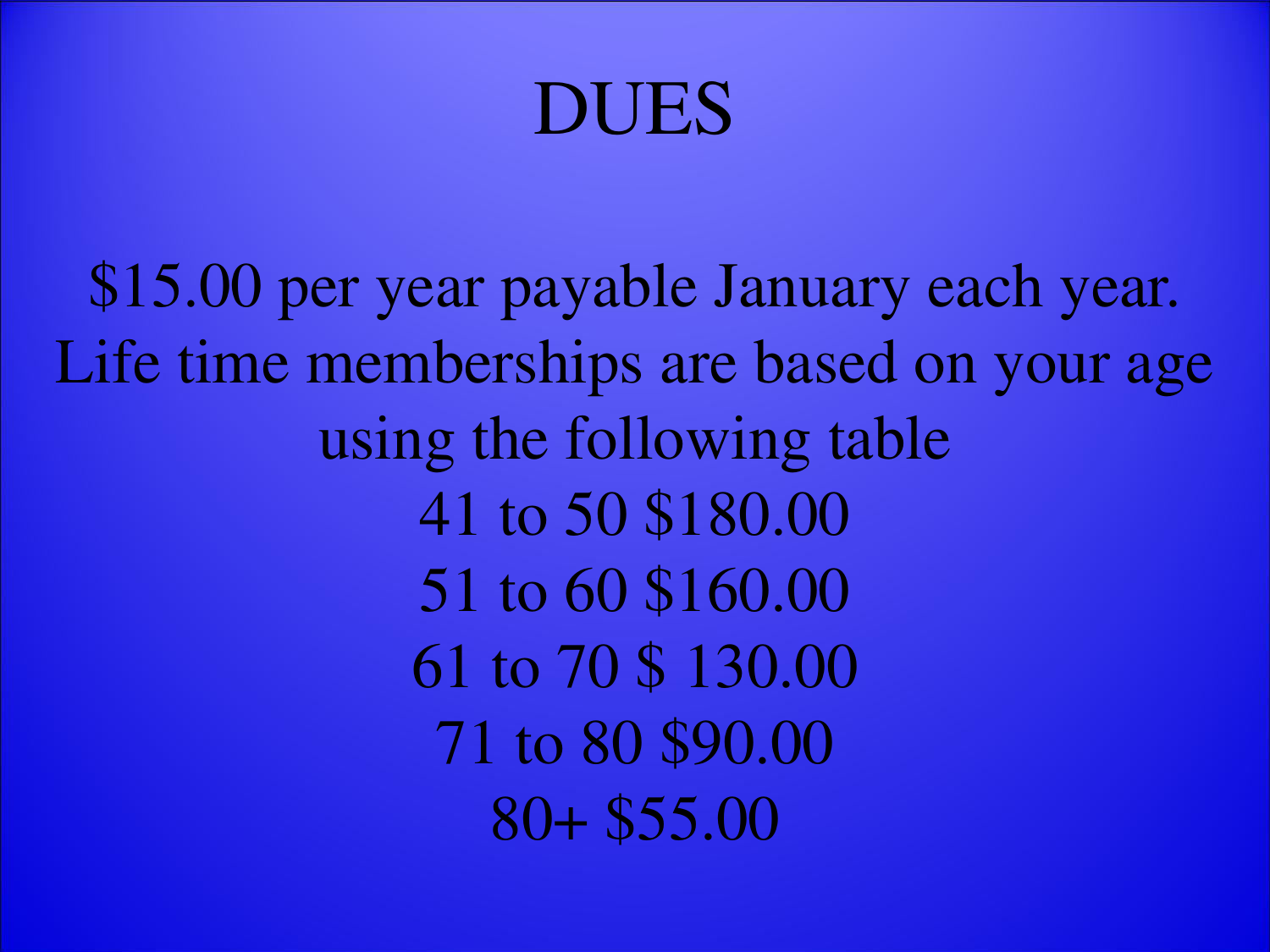

#### **Lt. Colonel William H. (Wild Bill) Wise "Father of Safeside" Photo Courtesy: CMSgt. Robert Frink**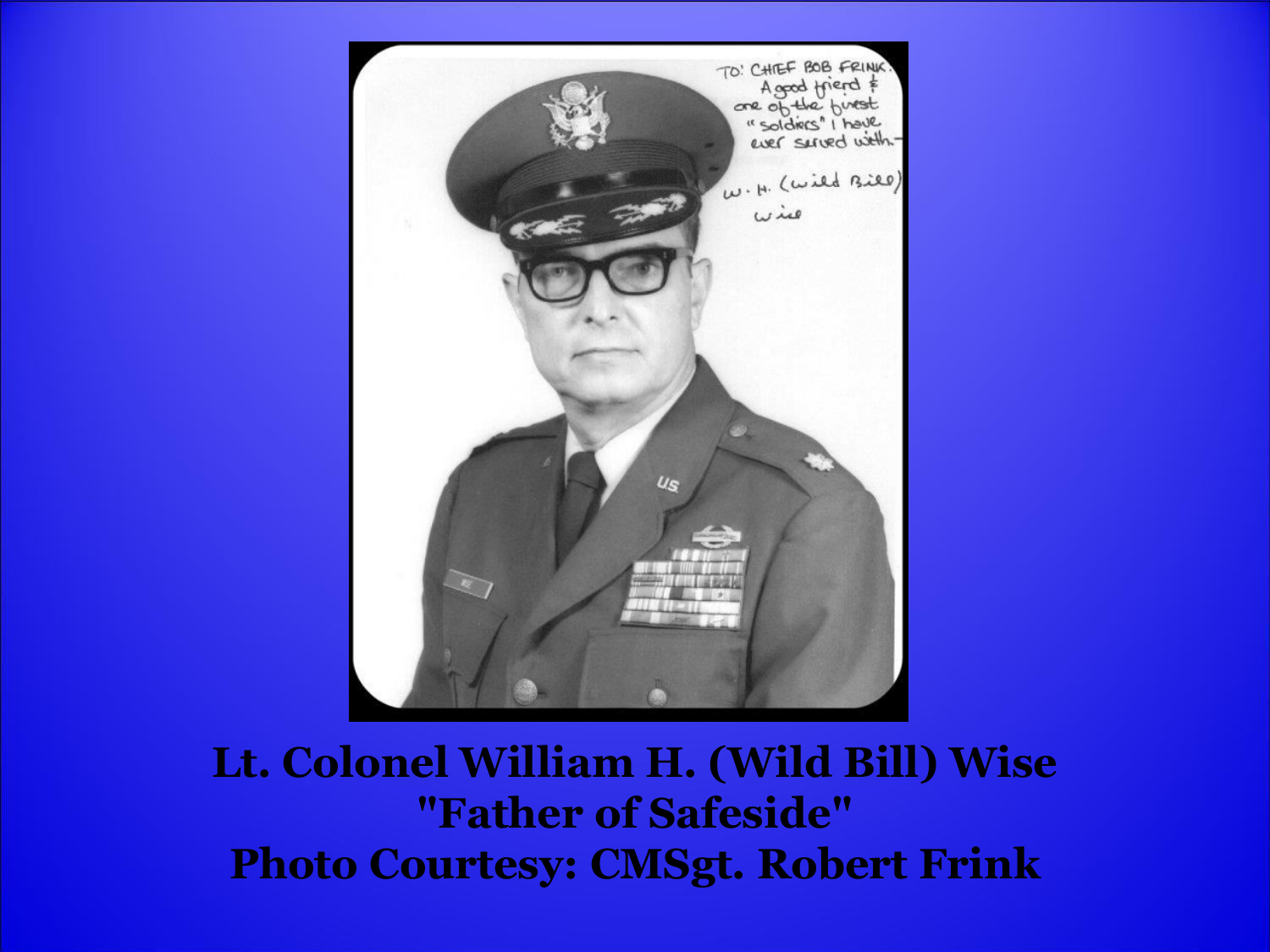

**1041st SPS (T)Cadre graduation photo from the Army Ranger course at Fort Benning, Georgia Photo Courtesy: CMSgt. Robert Frink**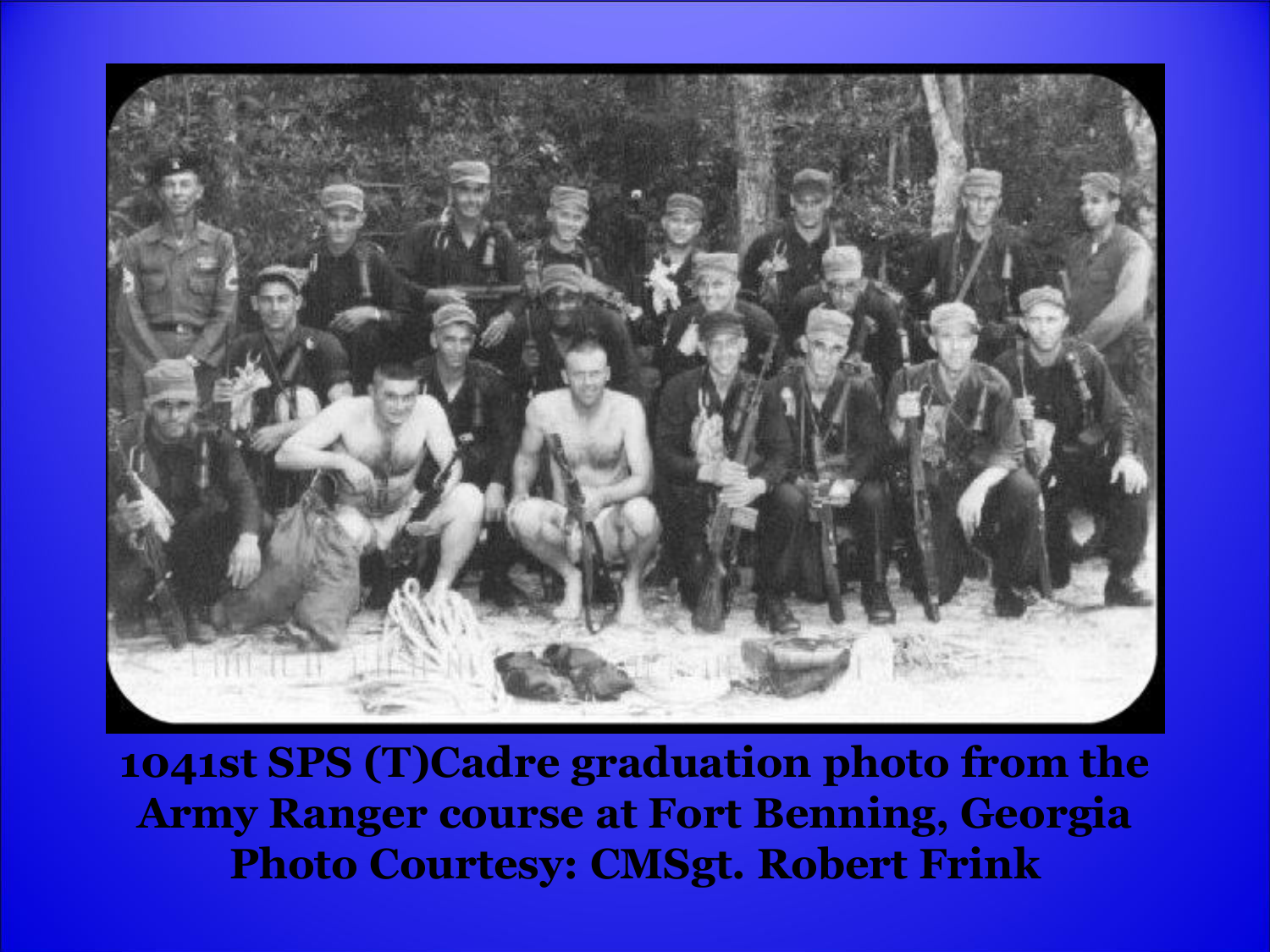

Lt. Colonel O.D. Steffey and Sergeant Bruce E. Brown check out a LAWS "Tank Killer" at Phan Rang AB Photo Courtesy: Lt. Colonel Steffey - 821st CSPS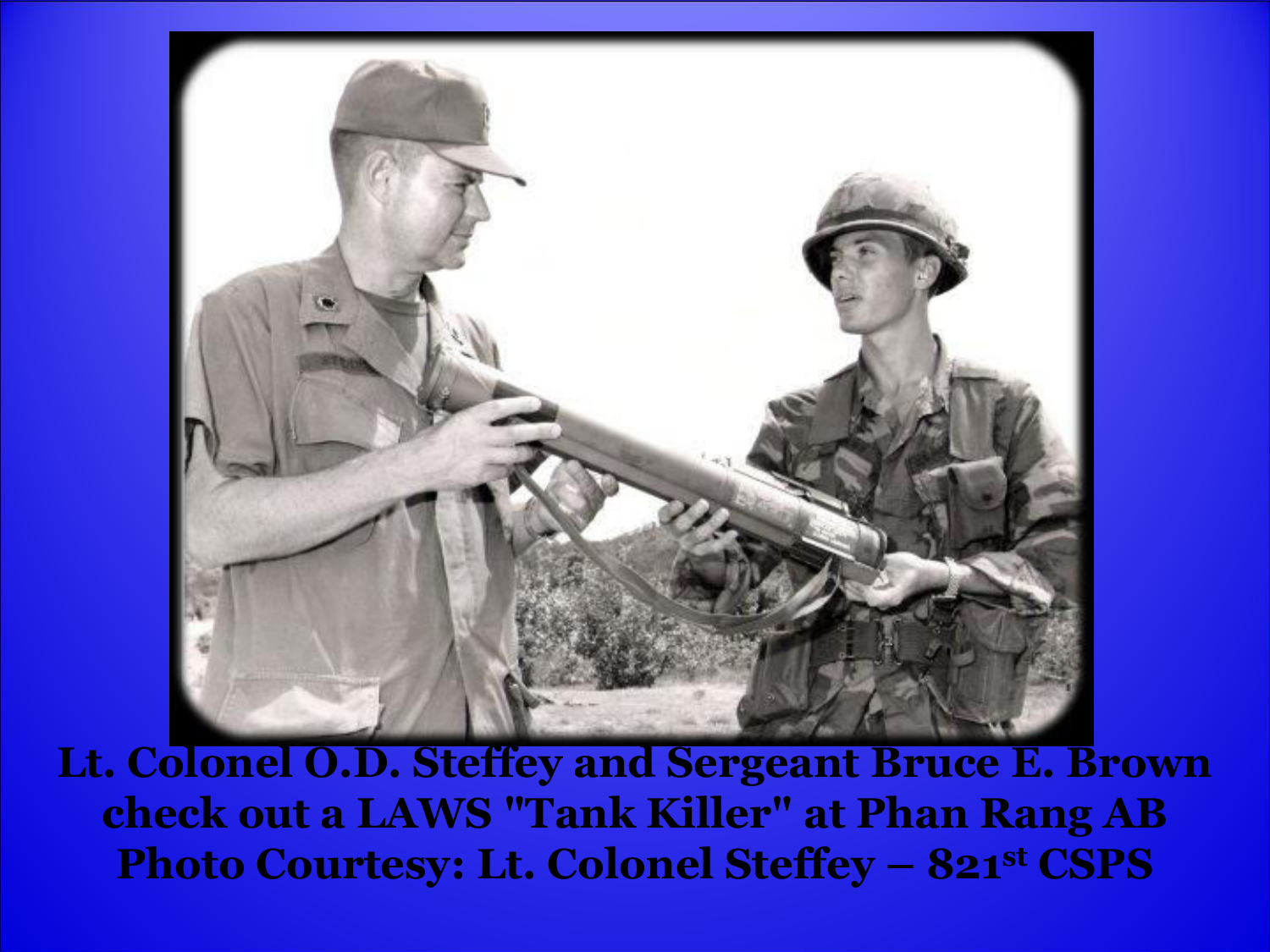**TSgt Pete Villarreal** ready for guard mount 3rd SPS/Safeside **Bien Hoa Photo Courtesy: Pete Villarreal 822nd CSPS** 

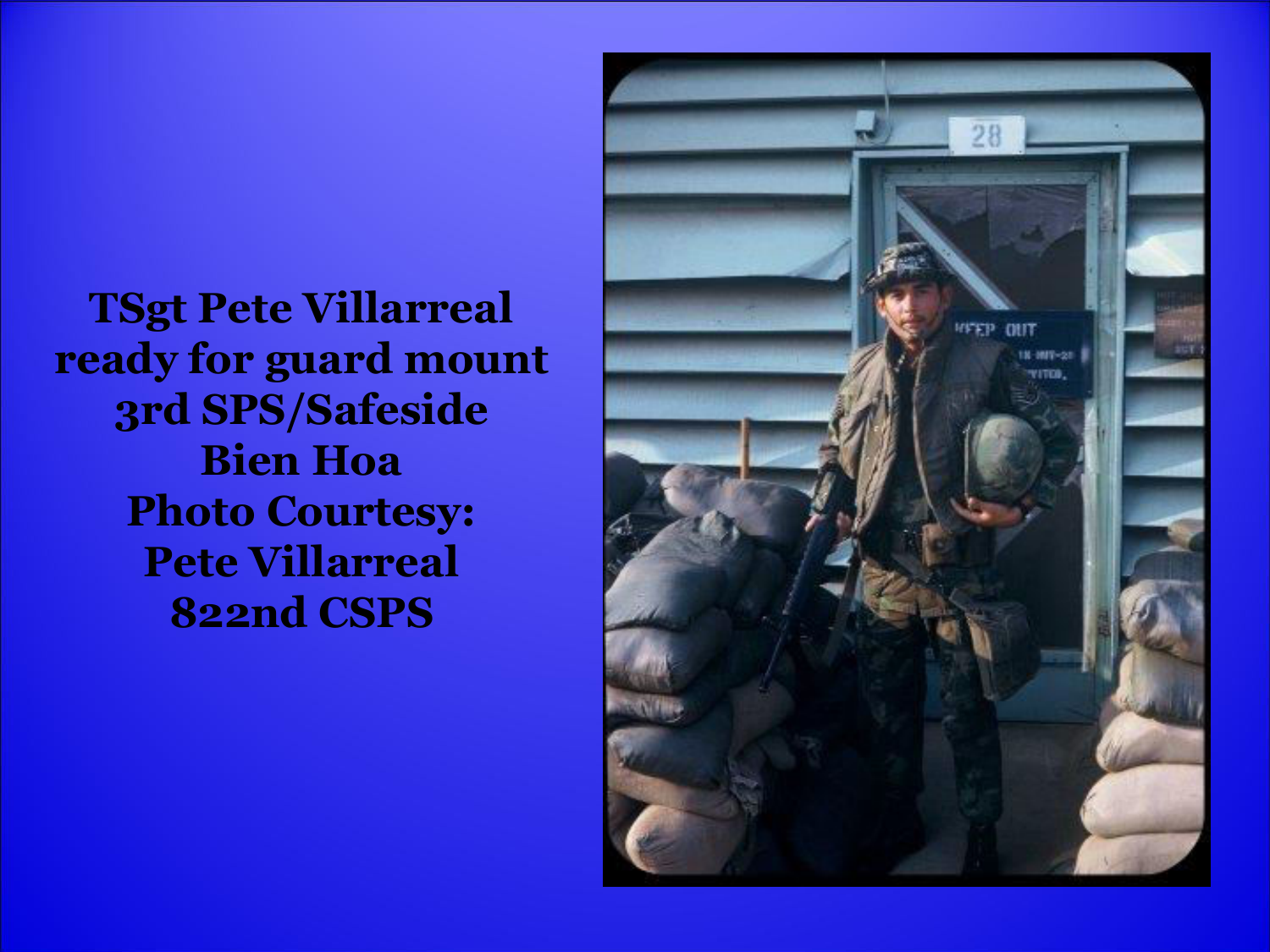**Fire Direction Controller Sgt Roger Nelson drops a round down the tube of a 81MM mortar in support of Australian ambush patrols, base camp Phan Rang. Photo Courtesy: Roger Nelson 823rd CSPS** 

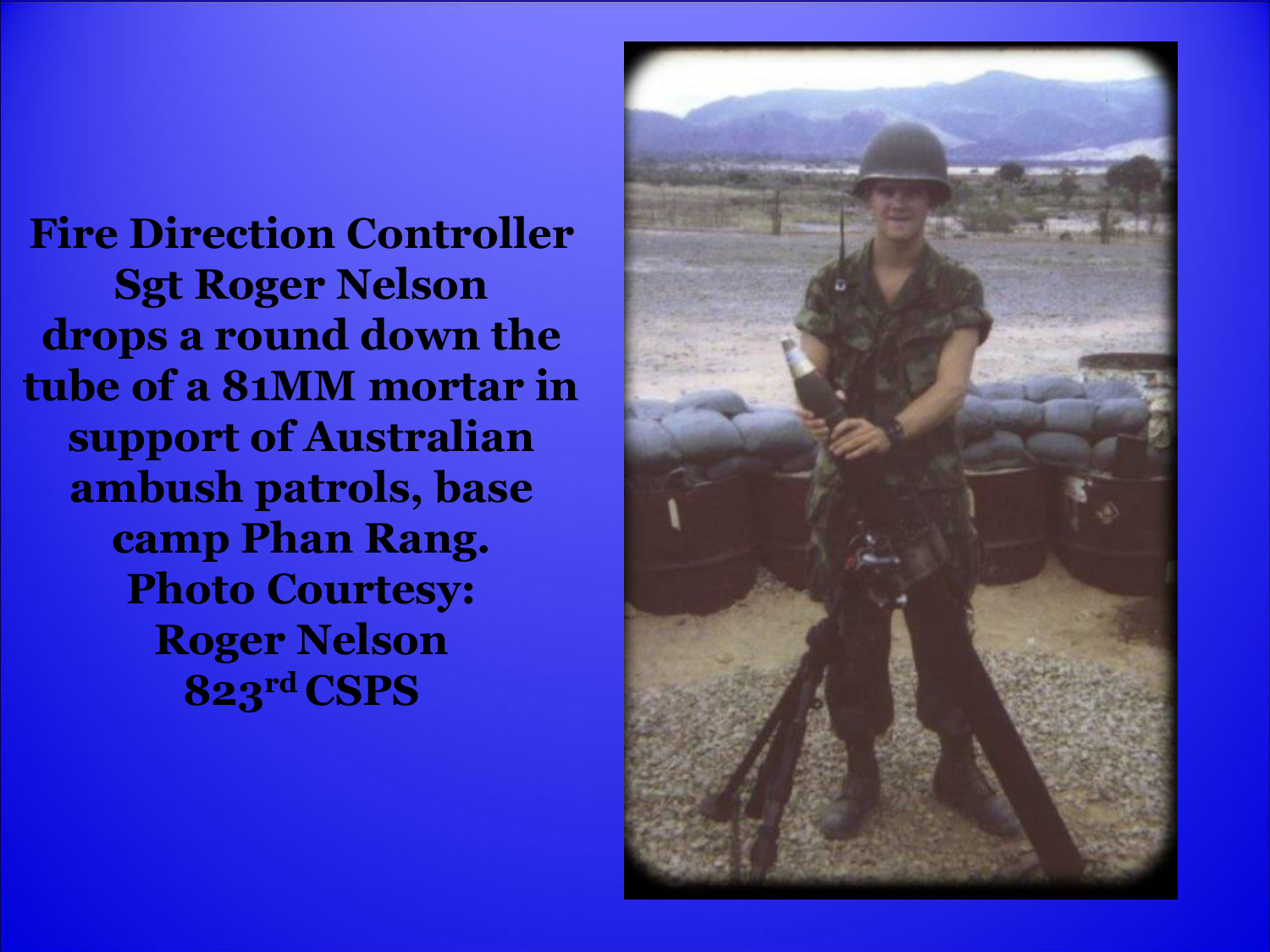

**SSgt Luviano's re-enlistement ceremony Kirkuk L/R MSgt Lundy, SSgt Luviano, TSgt Sauvage, MSgt Sandley Photo courtesy: SSgt Clint (Sparky) Parks 822nd SFS**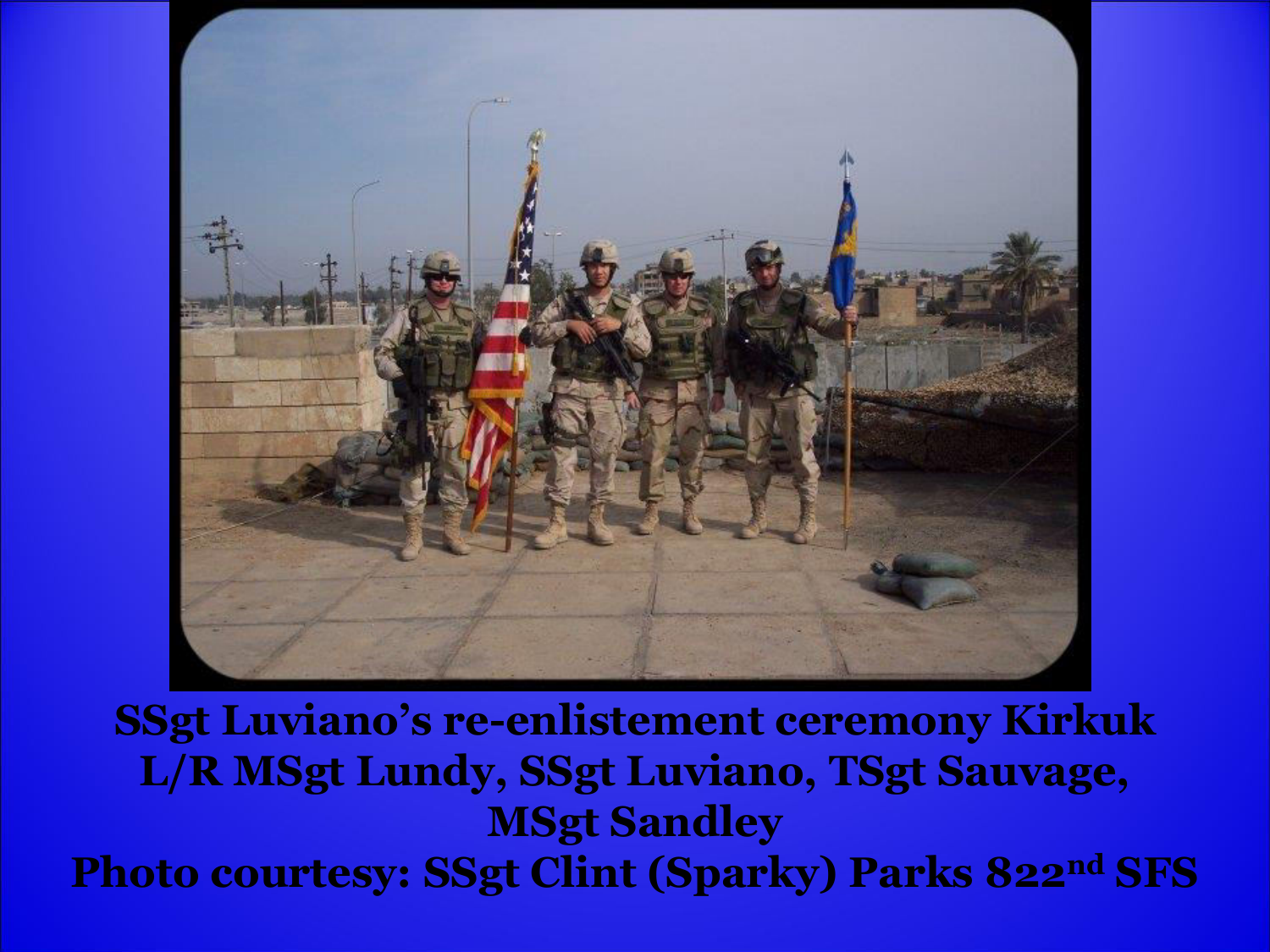

**L/R: SrA Near 824 SFS - A1C Hoffer 823 SFS - SrA Fuller 823 SFS and A1C Keller 823 SFS Photo courtesy: SrA Michael Fuller - 823rd SFS**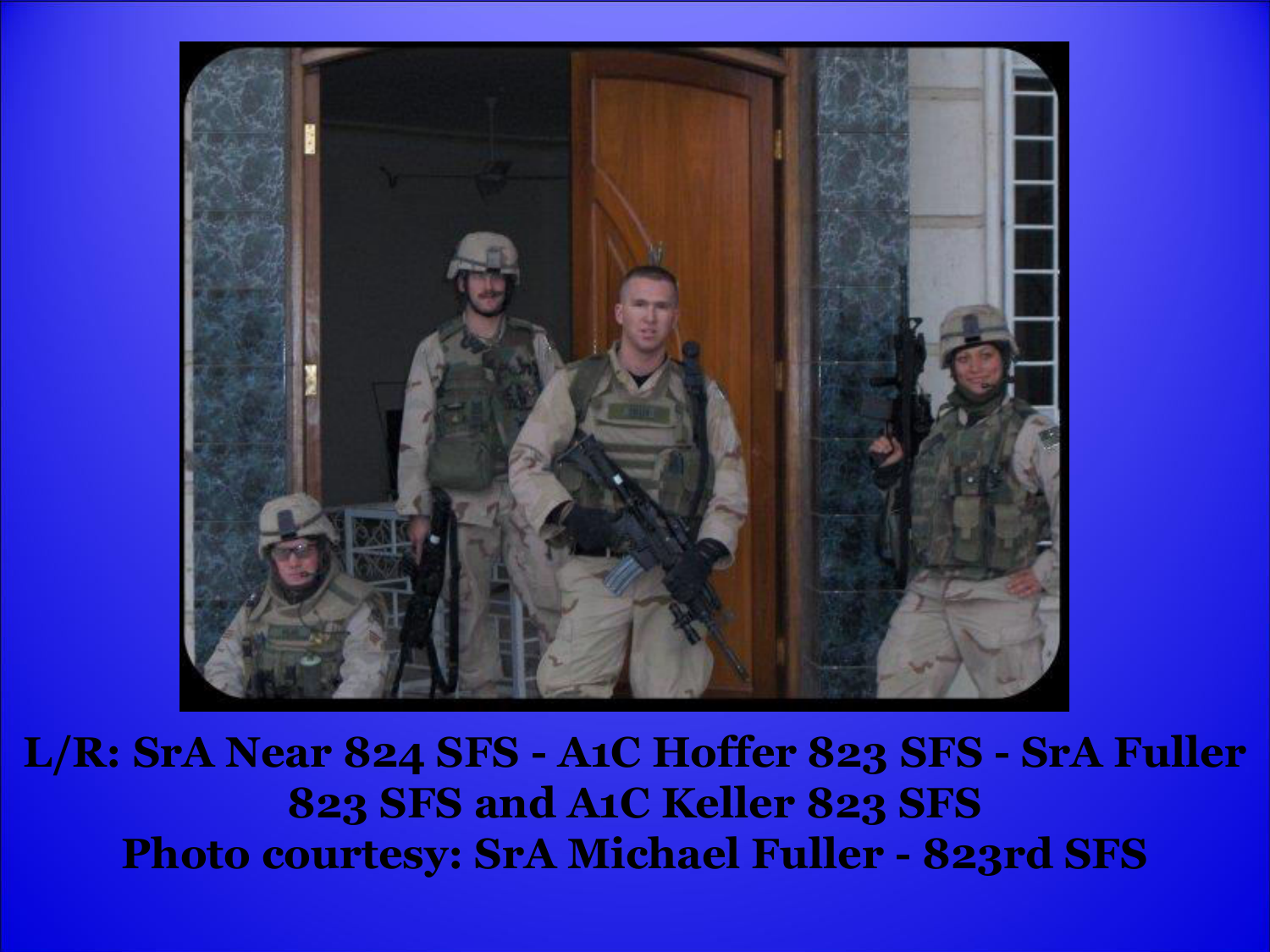

#### **Falcon Hand carved by Ranger Jim Kern 1041st SPS (T) Photo Courtesy: CMSgt. Robert Frink**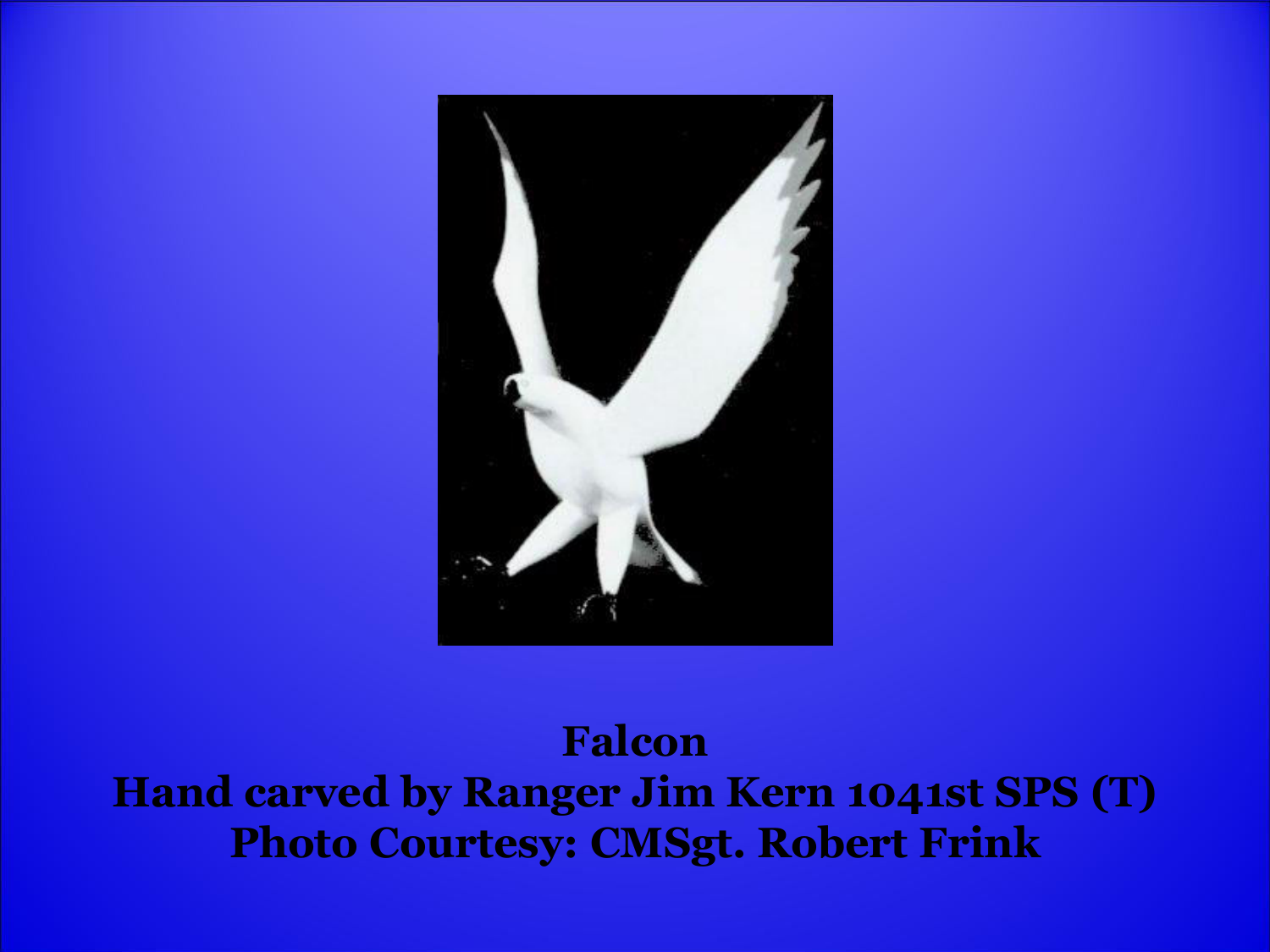

## In Memoriam

The Safeside Association web site was founded by the late MSgt (Ret) Jim Morris. Without Jim's diligence, dedication and untiring work, our Association would not have enjoyed its tremendous success and Membership growth. We are forever indebted to Jim.

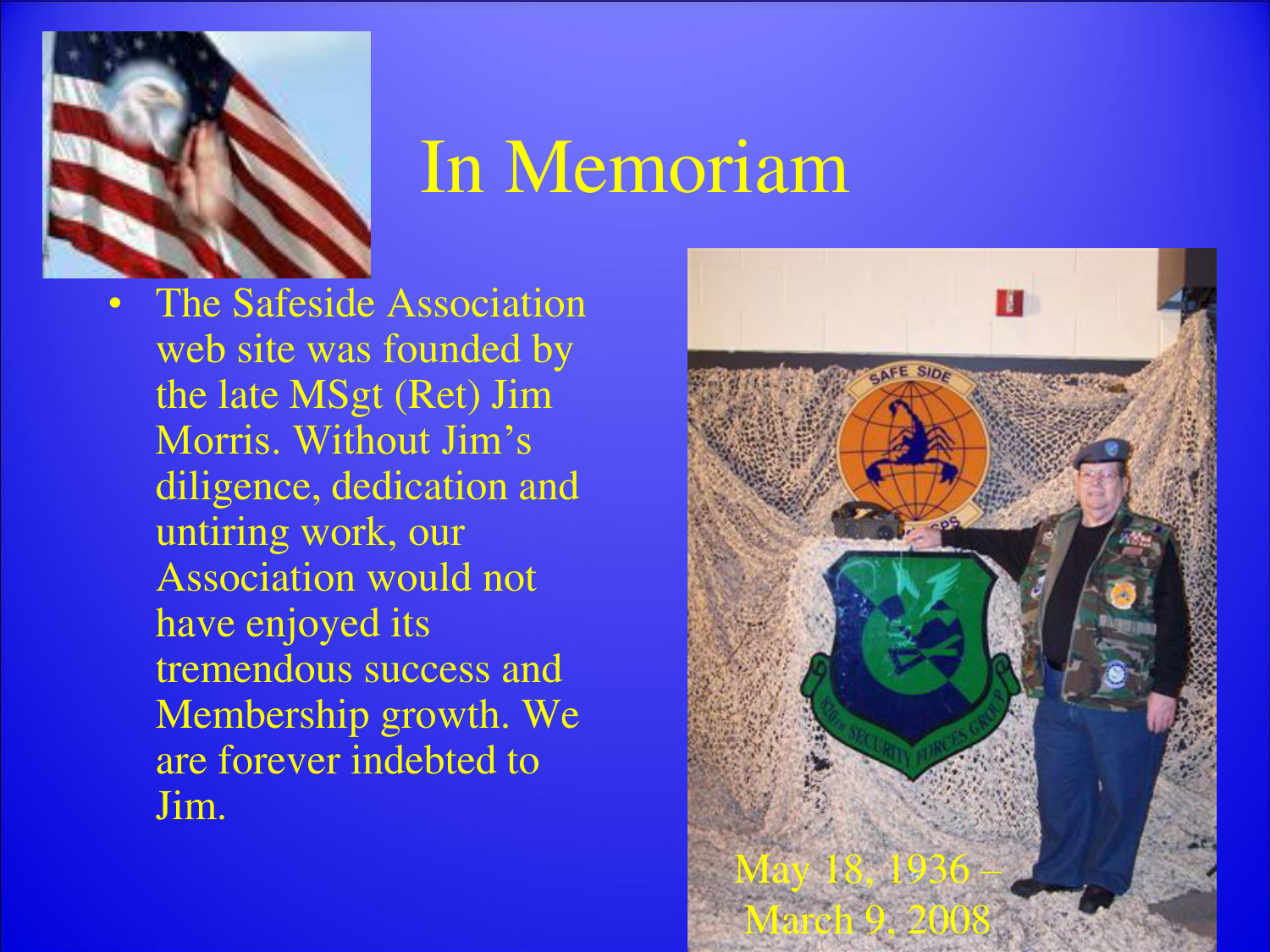### Safeside Website

# http://safesideassociation.org

# Safeside Bulletin Board

# http://65.108.243.82/Invision/index.php?